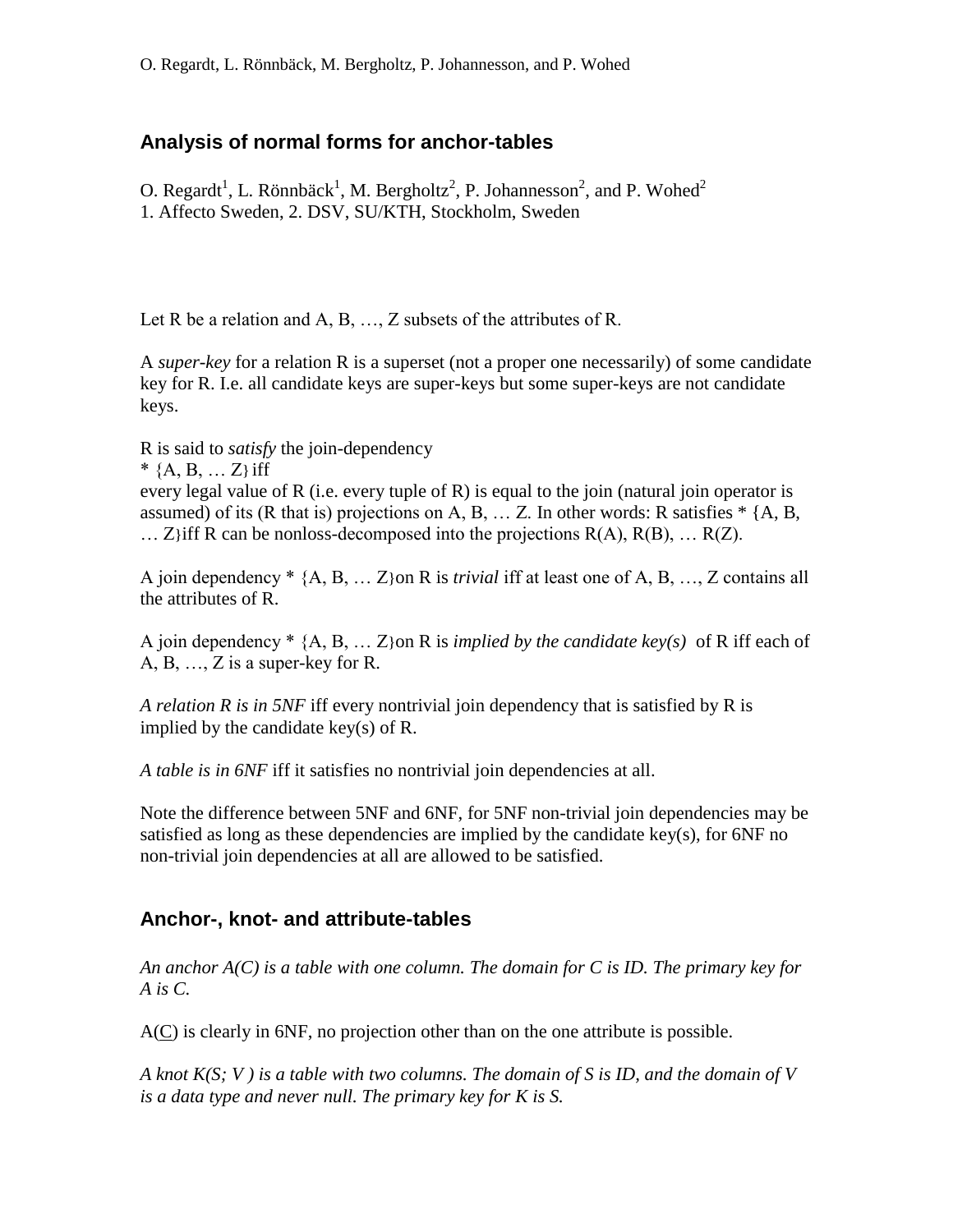$K(S, V)$  is in 3NF (assuming it is indeed in 1NF, it is in 2NF since the key is not composite, it is in 3NF since no transitive dependencies exist, it is in BCNF since we only have one determinant and it is our one candidate key, it is in 4NF since the existence of multi-valued dependencies implies at least three attributes, now for 5NF: the only two projections (other than  $\pi(S, V)$ ) possible is  $\pi(S)$  and  $\pi(V)$ . Clearly any natural join between these two projections will not restore the relation K and its original tuples, i.e. the decomposition is not lossless. I.e we have no join-dependencies, other than a trivial one, that K satisfies, i.e. we are in 5NF and 6NF as well.

*A static attribute Satt(C;D) for an anchor A(C) is a table with two columns. The domain of C is ID, and the domain of D is a data type and never null. Satt:C is a primary key for Satt and a non-null foreign key with respect to A:C.*

 $S<sub>att</sub>(C,D)$  is in 3NF (assuming it is indeed in 1NF, it is in 2NF since the key is not composite, it is in 3NF since no transitive dependencies exist, it is in BCNF since we only have one determinant and it is our one candidate key, it is in 4NF since the existence of multi-valued dependencies implies at least three attributes, now for 5NF: the only two projections (other than  $\pi(C, D)$ ) possible is  $\pi(C)$  and  $\pi(D)$ . Clearly any natural join between these two projections will not restore the relation  $S_{\text{att}}$  and its original tuples, i.e. the decomposition is not lossless. I.e we have no join-dependencies, other than a trivial one, that S<sub>att</sub> satisfies, i.e. we are in 5NF and 6NF as well.

*A historized attribute Hatt(C;D; T) for an anchor A(C) is a table with three columns. The domain of C is ID, the domain for D is a data type and never null, and the domain for T is a time type. Hatt:C is a non-null foreign key with respect to A:C and (Hatt:C;Hatt:T ) is a primary key for Satt.*

 $H_{\text{att}}(C,D,T)$  contains, as indicated above an anchor surrogate key, a data value and a time stamp (one time stamp for a particular anchor and data value is valid until a new, later, timestamp is stored in the database, e.g the time stamps for one and the same anchor are never the same).  $H_{att}(C, D, T)$  is in 3NF (assuming it is indeed in 1NF, it is in 2NF since the only non key attribute is functionally dependent on the whole key only (e.g. the value of the D-column represents a particular D-value wrt the C-column in a particular time point (or from a time point until the next time point for the same C-value to be more precise), it is in 3NF since no transitive dependencies exist, it is in BCNF since we only have one determinant and it is our one candidate key, it is in 4NF since no multi-valued dependencies exist (for one thing, had a multivalued dependency existed (actually the MVD:s always come in pairs) for  $H_{att}$  column D would have had to be part of the key and this is not the case), now for 5NF: here we have a number of possible projections (other than  $\pi(C, D, T)$ ):  $\pi(C)$ ,  $\pi(D)$ ,  $\pi(T)$ ,  $\pi(C, D)$ ,  $\pi(C, T)$ ,  $\pi(D, T)$ . This gives rise to a number of possible decompositions that in turn gives rise to possible join-dependencies to test in order to see if  $H_{att}$  satisfies them or not:

 $(i) * \{\{C,D\},\{C,T\}\}\$  $(ii) * \{ {C,D}, {D,T} \}$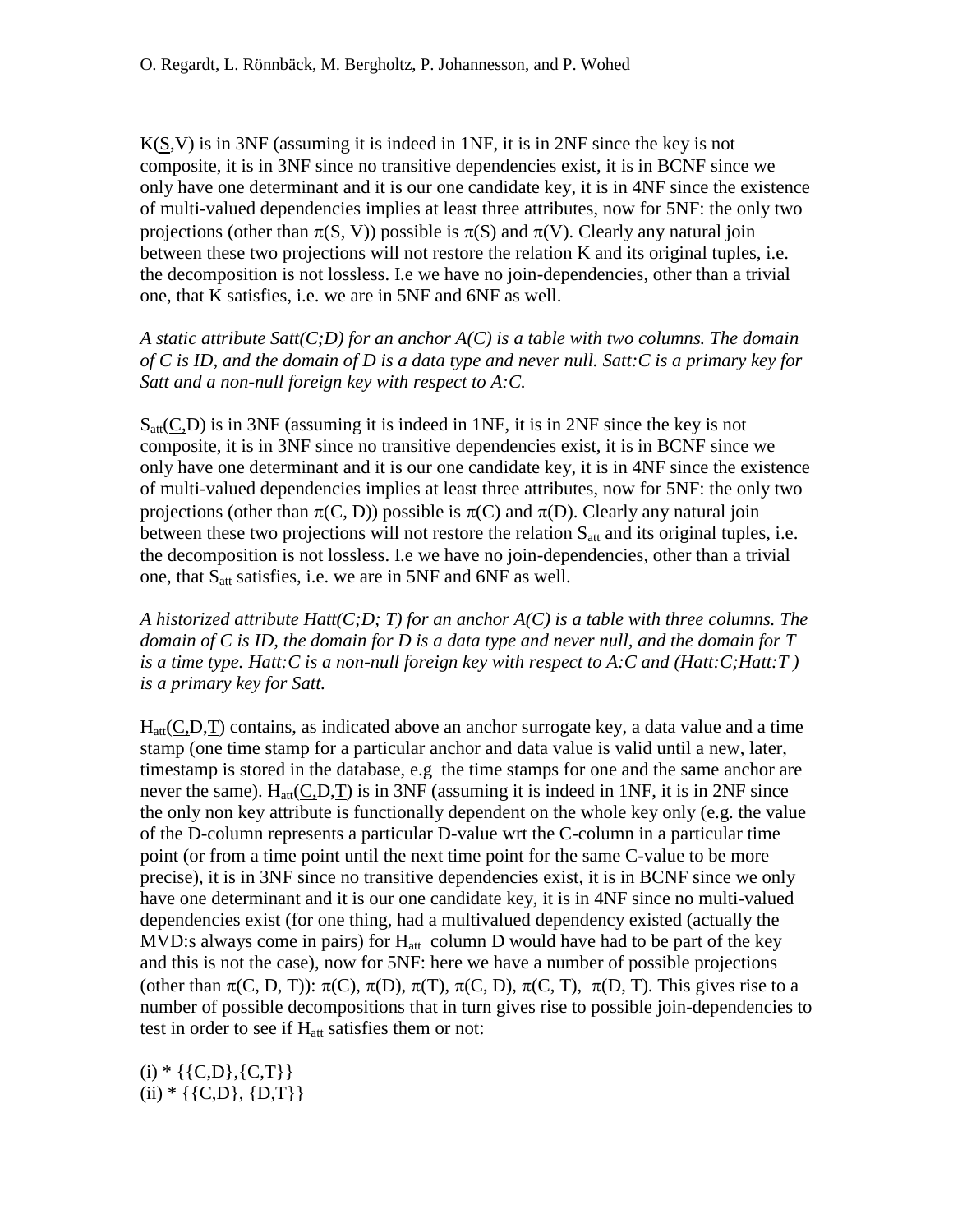$(iii) * \{ {C,T} \}, {D,T} \}$  $(iv) * \{ {C, D}, {C, T}, {D, T} \}$  (actually the only one interesting for a 5NF-6NF analysis)  $(v) * \{\{C\}, \{D, T\}\}\$  $(vi) * \{\{D\}, \{C, T\}\}\$  $(vii) * {T, {C, D}} (v)$  through (vii) can be omitted, no natural join can ever restore the original relation.

It is easy to prove that if  $H_{\text{att}}$  does not satisfy any of (i) through (iii).

(i). Let  $H_{att}$  be a relation with tuples ("#1, Green, '920321'", "#1, Blue, '930321'"). Decomposeing  $H_{att}$  will yield two relations  $H_{attprim}(C,D)$  and  $H_{attbis}(C,T)$  with tuples ("#1, Green", "#1, Blue") and ("#1, '920321'", "#1, '930321'") respectively. Natural joining  $H_{\text{attnorim}}$  with  $H_{\text{atthis}}$  will yield the following tuples: ("#1, Green, '920321"", "#1, Green, "930321"", "#1, Blue, "920321"", "#1, Blue, "930321""). Two new spourius tuples are introduced, the decomposition was not loss-less, H<sub>att</sub> does not satisfy (i). Note that is far easier to prove that a decomposition is \_not\_ loss-less (i.e. just find one counter example) than the opposite.

(ii). Let if  $H_{att}$  be a relation with tuples ("#1, Green, '920321'", "#1, Blue, '930321'", "#2, Blue, '830321'"). Decomposing  $H_{\text{att}}$  will yield two relations  $H_{\text{attorim}}(C,D)$  and  $H_{\text{attbis}}$ (D,T) with tuples ("#1, Green", "#1, Blue", "#2, Blue") and ("Green,"920321"", "Blue, '930321"", "Blue, '830321"") respectively. Natural joining  $H_{\text{attop}}$  with  $H_{\text{attbs}}$  will yield the following tuples: ("#1, Green, "920321"", "#1, Blue, "930321"", "#1, Blue, "830321"", "#2, Blue, "930321"", "#2, Blue, "830321"). Two new spourius tuples are introduced, the decomposition was not loss-less,  $H_{\text{att}}$  does not satisfy (ii).

(iii). Let if  $H_{\text{att}}$  be a relation with tuples ("#1, Green, '920321'", "#2, Blue, '920321'"). Decomposing  $H_{att}$  will yield two relations  $H_{attprim}(C,T)$  and  $H_{attbis}(D,T)$  with tuples ("#1, "920321"", "#2, '920321'") and ("Green, '920321'", "Blue, '920321'") respectively. Natural joining  $H_{\text{attonrim}}$  with  $H_{\text{atthis}}$  will yield the following tuples (order of attributes not important): ("#1, Green, "920321"", "#1, Blue, "920321"", "#2, Green, "920321"", "#2, Blue, "920321""). Two new spourius tuples are introduced, the decomposition was not loss-less, H<sub>att</sub> does not satisfy (iii).

(iv). *(actually the only interesting one for 5NF)*) Let if  $H_{\text{att}}$  be a relation with tuples ("#1, Blue, "920321"", "#1, Blue, "920330"", "#2, Green, "920321"", "#2, Blue, "920322"" ). Decomposing  $H_{att}$  will yield three relations  $H_{attorim}(C,D)$ ,  $H_{attbis}(C,T)$ ,  $H_{attris}(D,T)$ , with tuples ("#1, "Blue"", "#1, Green", "#2, Green", "#2, Blue"), ("#1, "920321"", "#1, "920330"", "#2, "920321"", "#2, "920322""), and ("Blue, "920321"", "Blue, "920322"", "Green, '920321'", "Green, '920330'") respectively. Natural joining H<sub>attpprim</sub> with H<sub>attbis</sub> will yield the following tuples (order of attributes not important): ("#1, Blue, '920321"', "#1, Blue, "920330"", "#1, Green, "920321"", "#1, Green "920330"", "#2, Green, "920321"", "#2, Green, "920322"", "#2, Blue, "920321"", "#1, Blue "920322""). A number of spourius tuples are introduced, but remember we have a join more to make (with  $H_{\text{attris}}(D,T)$ ), and this join might rid us from the spurious tuples (theoretically).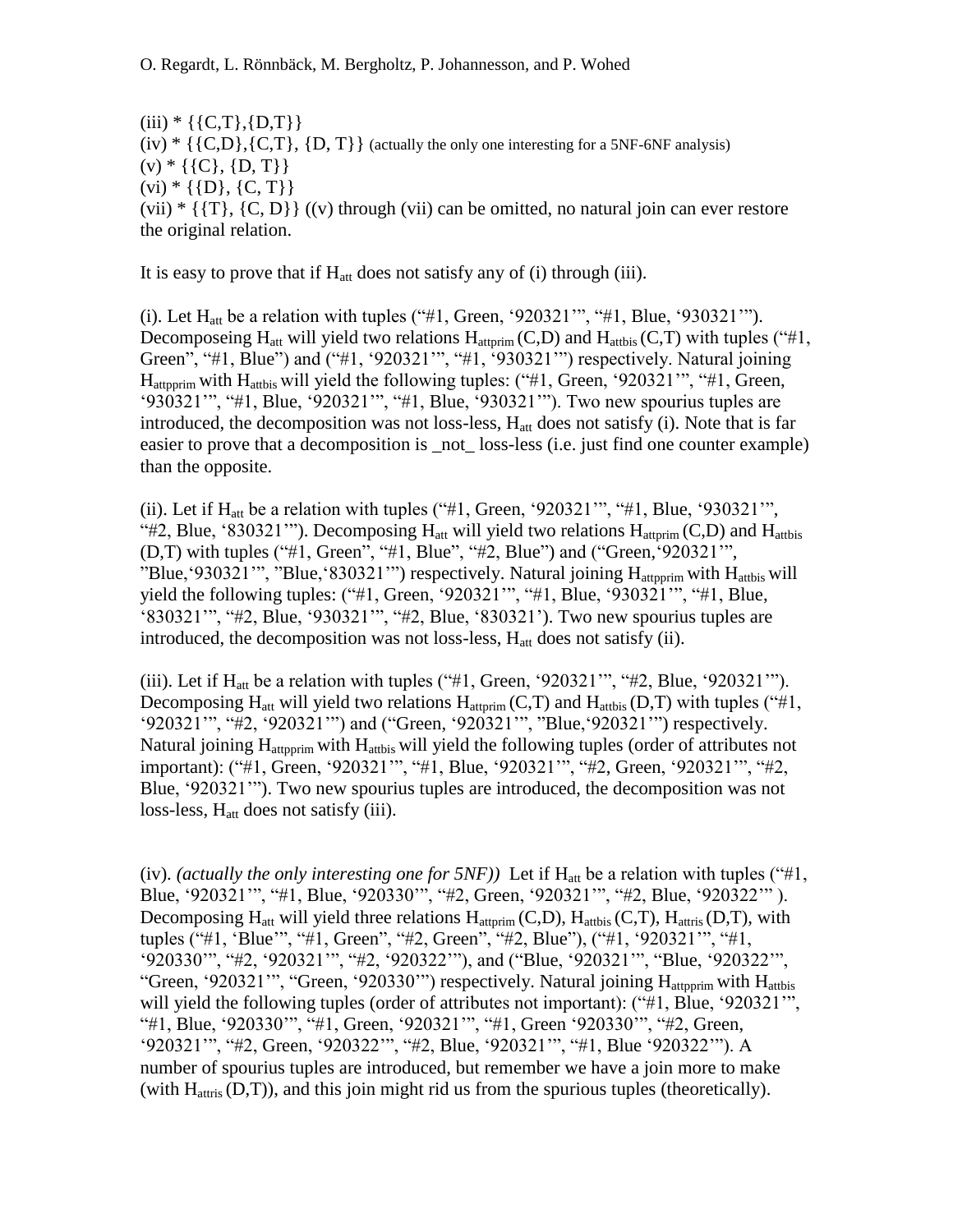However, it does not, the result of the last join will yield the following tuples: ("#1, Blue, "920321"", "#1, Green, "920321"", "#1, Green "920330"", "#2, Green, "920321"", "#2, Blue, "920321"", "#1, Blue "920322""), still two spurious tuples left, the decomposition was not loss-less, H<sub>att</sub> does not satisfy (iv).

Since  $H_{\text{att}}$  does not satisfy any non-trivial join join-dependencies  $H_{\text{att}}$  is in 6NF.

*Let K(S; V ) be a knot. A knotted static attribute KSatt(C; S) for an anchor A(C) is a table with two columns. The domain of KSatt:C is ID, and the domain of KSatt:S is ID. KSatt:C is a primary key of KSatt and a non-null foreign key with respect to A:C, and KSatt:S is a foreign key with respect to K:S.*

 $\text{KS}_{\text{att}}(C, S)$  is in 3NF (assuming it is indeed in 1NF, it is in 2NF since the key is not composite, it is in 3NF since no transitive dependencies exist, it is in BCNF since we only have one determinant and it is our one candidate key, it is in 4NF since the existence of multi-valued dependencies implies at least three attributes, now for 5NF: the only two projections (other than  $\pi(C, S)$ ) possible is  $\pi(C)$  and  $\pi(S)$ . Clearly any natural join between these two projections will not restore the relation  $KS_{att}$  and its original tuples, i.e. the decomposition is not lossless. I.e we have no join-dependencies, other than a trivial one, that  $KS_{att}$  satisfies, i.e. we are in 5NF and 6NF as well.

*Let K(S; V ) be a knot. A knotted historized attribute KHatt(C; S; T) for an anchor A(C) is a table with three columns. The domain of KHatt:C is ID, the domain of KHatt:S is ID, and the domain for T is a time type. KHatt:C is a non-null foreign key with respect to A:C, and KHatt:S is a foreign key with respect to K:S. (KHatt:C;KHatt:T ) is a primary key for KHatt.*

 $KH_{att}(C,S,T)$  contains, as indicated above, an anchor surrogate key, a foreign key towards a knot-table (i.e a reference to a data value), a time stamp (one time stamp for a particular anchor and (reference to) data value is valid until a new, later, timestamp is stored in the database, e.g the time stamps for one and the same anchor are never the same). KH<sub>att</sub>(C,S,T) is in 3NF (assuming it is indeed in 1NF, it is in 2NF since the only non key attribute is functionally dependent on the whole key only (e.g. the value of the Scolumn represents a particular S-value wrt the C-column in a particular time point (or from a time point until the next time point for the same C-value to be more precise), it is in 3NF since no transitive dependencies exist, it is in BCNF since we only have one determinant and it is our one candidate key (here it might be worthwhile to actually prove this but I"ll skip it for now, it is not hard to do), it is in 4NF since no multi-valued dependencies exist (for one thing, had a multivalued dependency existed (actually the MVD:s always come in pairs) for  $KH_{att}$  column S would have had to be part of the key and this is not the case), now for 5NF: here we have a number of possible projections (other than  $\pi(C, S, T)$ ):  $\pi(C)$ ,  $\pi(S)$ ,  $\pi(T)$ ,  $\pi(C, S)$ ,  $\pi(C, T)$ ,  $\pi(S, T)$ . This gives rise to a number of possible decompositions that in turn gives rise to possible join-dependencies to test in order to see if KH<sub>att</sub> satisfies them or not: